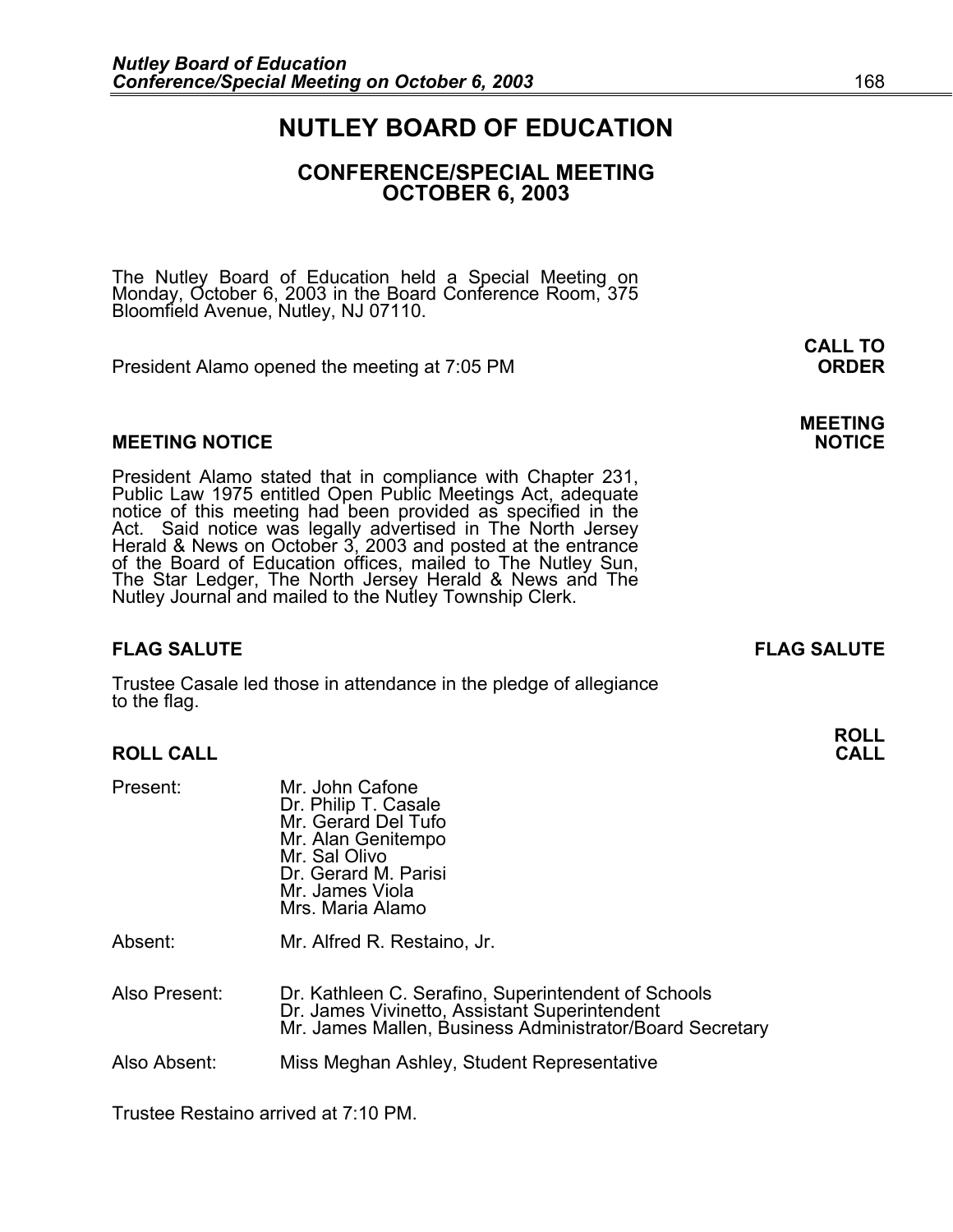#### 1. **School Level Performance Objectives**

Superintendent Serafino informed everyone of Nutley's obligation to review these performance objectives at a public meeting of the board. She then introduced Radcliffe School Principal Mariana Francioso, Middle School Principal John Calicchio, High School Principal Joseph Zarra. They all gave a presentation on the achievement of students in all grade levels last year and the expected performance objectives for the 2003-04 school year.

Trustee Genitempo left the meeting at 7:25 PM.

#### 2. **Committee Reports**

Trustee Cafone - Construction Committee<br>Trustee Alamo - Facilities Committee Trustee Alamo - Facilities Committee Trustee Olivo - High School Courtyard Improvement Trustee Casale - Academic Committee Trustee Restaino - Finance/Budget Committee

#### 3. **Modular Classrooms**

The Trustees discussed the possible need for four modular classrooms to accommodate student enrollment and curricular needs. After discussion the trustees asked the Superintendent to provide the board with a written recommendation citing expected enrollments and the number and location for these modular classrooms.

#### 4. **Renaming of School**

The trustees reviewed their thoughts and opinions about renaming a school in honor of the late John Walker. They considered the input of the many residents who attended last week's special meeting of the board.

#### **SUPERINTENDENT'S RESOLUTIONS SUPT'S**

Trustee Cafone moved and Trustee Casale seconded a motion that the Board approves the Superintendent's Resolutions numbers 1 and 2 as listed below.

The following two resolutions recommended by the Superintendent were unanimously approved by roll call vote.

### 1. **APPOINTMENT – Professional Staff**

# **RESOLUTIONS**

# **ITEMS DISCUSSED ITEMS DISCUSSED**